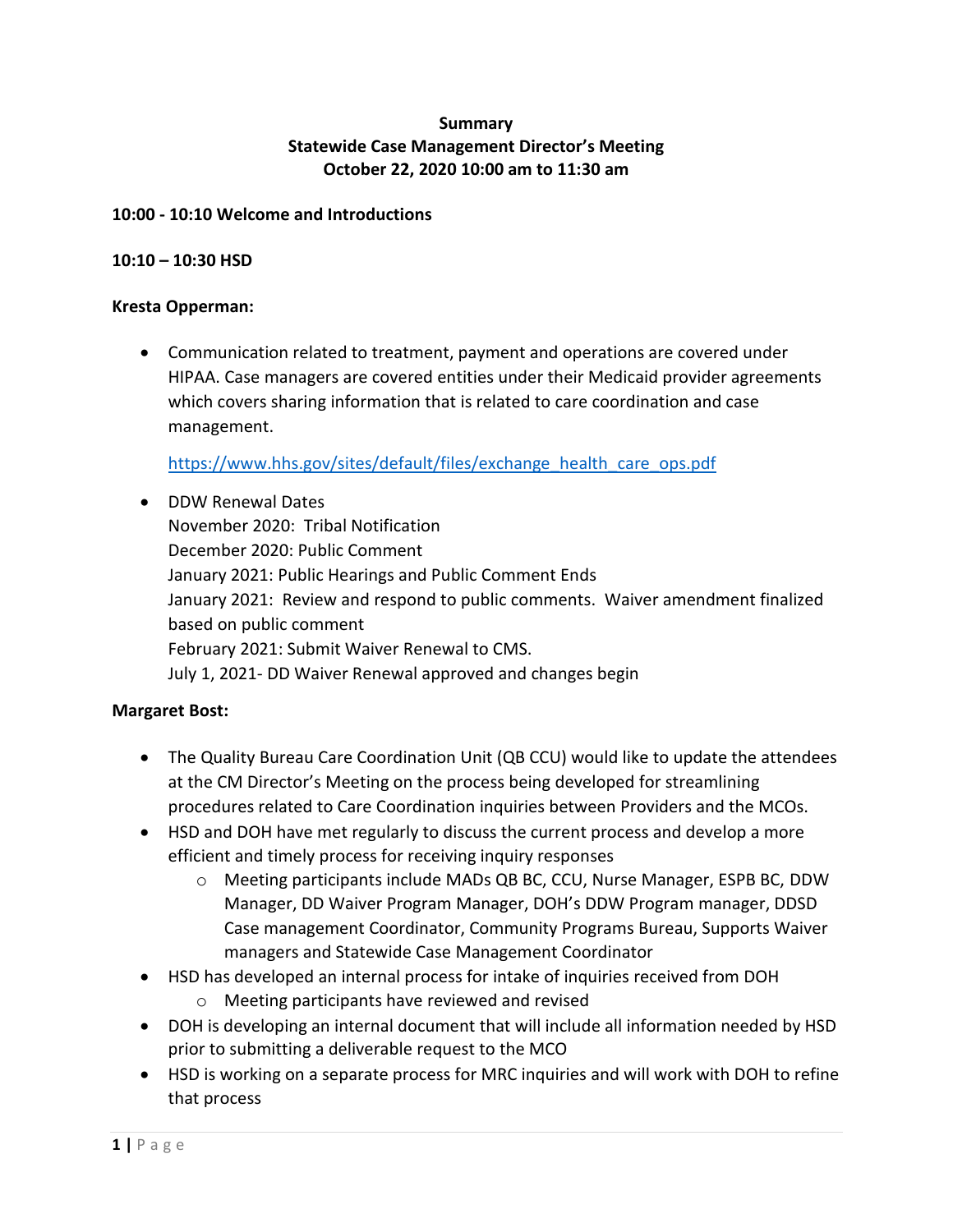#### **Teri Cotter-Incident Management Bureau**

- No Face to Face for investigations.
- Investigations can be conducted by Zoom or Facetime.
- IBM is meeting all timelines and there are not any backlog investigations.
- IMB is relying on staff at the provider agencies to assist IMB when there are injuries by taking pictures related to the investigations.

#### **10:30-11:30 DDSD-Community Programs Bureau**

#### **Christina Hill**

• Therap Site Visit Data-Site Visit Counts Report A "Site Visit Counts" report is available in the Agency Report Library to assist with monitoring site visit completion at agency level Limitations of the report include: counts only submitted reports; is currently including SW participants, does not indicate if an IDT replaced a site visit DDSD will work with Therap to address limitations as possible. Please send additional feedback to Christina Hill

### **Marie Velasco**

- DDW Standards Revisions DDSD is in the process of revising DDW Service Standards. Input from all case mangers regarding Case Management is encouraged. Send input to [Marie.Velasco@state.nm.us.](mailto:Marie.Velasco@state.nm.us) Received from CMACC regarding their suggestions for revisions.
- Final Retro Memo Numbered Memo will be issued November 1, 2020.

#### **Leah Manning**

• **OR Tips** 

DR Tips from CORE 10-22-2020

- **Case Note /Site Visit Tool DDSD is considering a revising the Site Visit Form in Therap for 2021**
- **2.2.1** *Statement of Rights Acknowledgement Requirements*  The CM is required to review the Statement of Rights (See Appendix C HCBS Consumer Rights and Freedoms) with the person, in a manner that accommodates preferred communication style, at the annual meeting. The person and his/her guardian, if applicable, sign the acknowledgement form at the annual meeting.